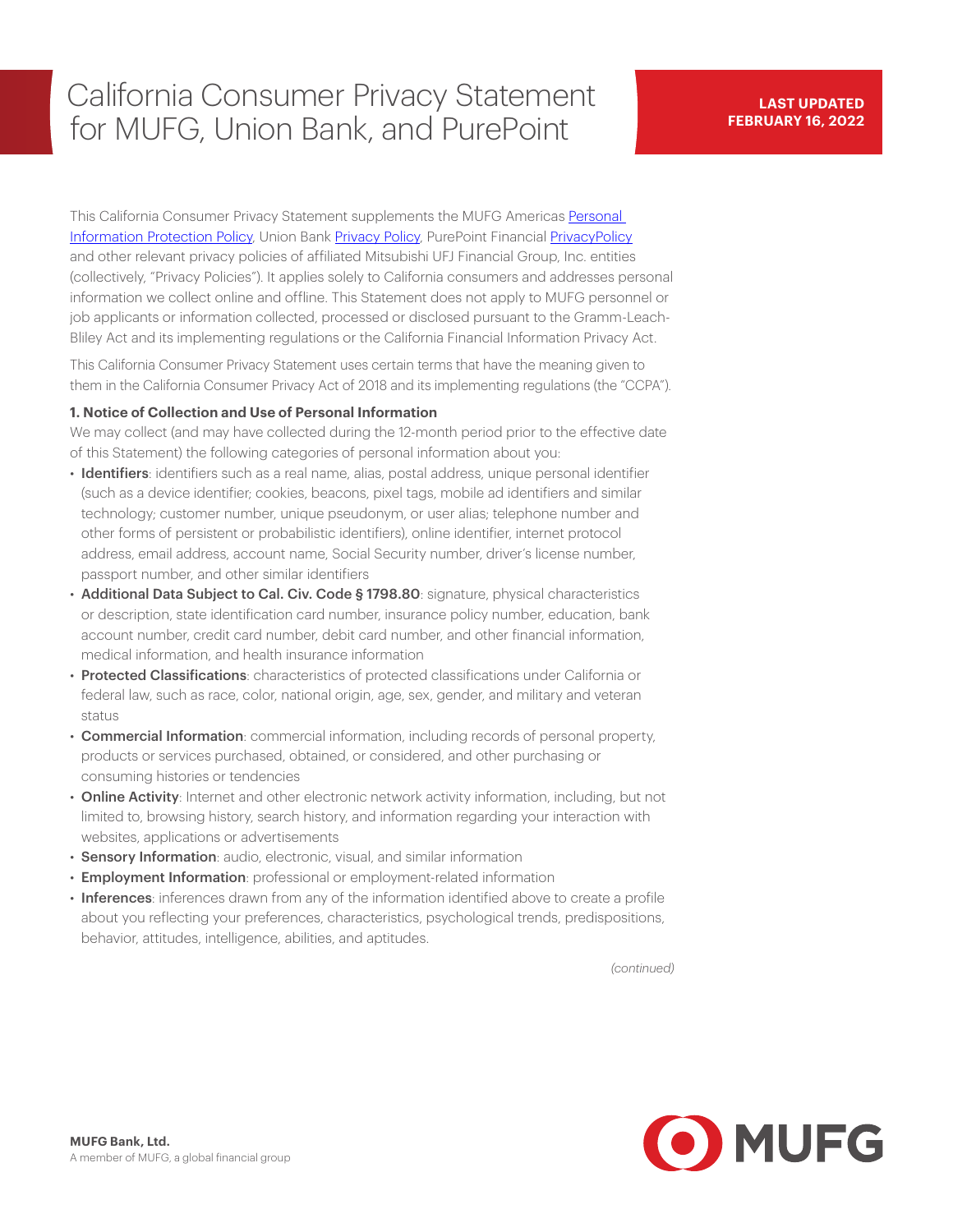We may use (and may have used during the 12-month period prior to the effective date of this Statement) your personal information for the purposes described in our Privacy Policies and for the following business purposes specified in the CCPA:

- Performing services, including maintaining or servicing accounts, providing customer service, processing or fulfilling orders and transactions, verifying customer information, processing payments, providing advertising or marketing services, providing analytics services, or providing similar services
- Auditing related to a current interaction with you and concurrent transactions, including, but not limited to, counting ad impressions to unique visitors, verifying positioning and quality of ad impressions, and auditing compliance
- Short-term, transient use, including, but not limited to, the contextual customization of ads shown as part of the same interaction
- Detecting security incidents, protecting against malicious, deceptive, fraudulent, or illegal activity, and prosecuting those responsible for that activity
- Debugging to identify and repair errors that impair existing intended functionality
- Undertaking internal research for technological development and demonstration
- Undertaking activities to verify or maintain the quality or safety of a service or device that is owned, manufactured, manufactured for, or controlled by us, and to improve, upgrade, or enhance the service or device that is owned, manufactured, manufactured for, or controlled by us.
- Undertaking activities to market our products and services.

# **2. Sources of Personal Information**

During the 12-month period prior to the effective date of this Statement, we may have obtained personal information about you from the following categories of sources:

- Directly from you
- From your devices, such as when you visit our websites, online and mobile applications
- Other individuals, such as authorized agents or family members
- Our affiliates
- Vendors who provide services on our behalf
- Our joint marketing partners
- Government entities and other publicly-available sources
- Social networks
- Data brokers

### **3. Sale of Personal Information**

We do not sell your personal information in exchange for monetary consideration. We may allow certain third parties (such as online advertising services) to collect your personal information via automated technologies on our websites in exchange for non-monetary consideration. We share the categories of personal information listed below for online advertising purposes. You have the right to opt-out of this disclosure of your information, which may be considered a "sale" under California law.

During the 12-month period prior to the effective date of this Statement, we may have sold the following categories of personal information about you to online advertising services:

- Identifiers
- Commercial Information
- Online Activity
- Inferences

We do not have actual knowledge that we sell personal information of minors under 16 years of age.

# **4. Sharing of Personal Information**

During the 12-month period prior to the effective date of this Statement, we may have shared your personal information with certain categories of third parties, as described below.

We may have disclosed the following categories of personal information about you for a business purpose to the following categories of third parties: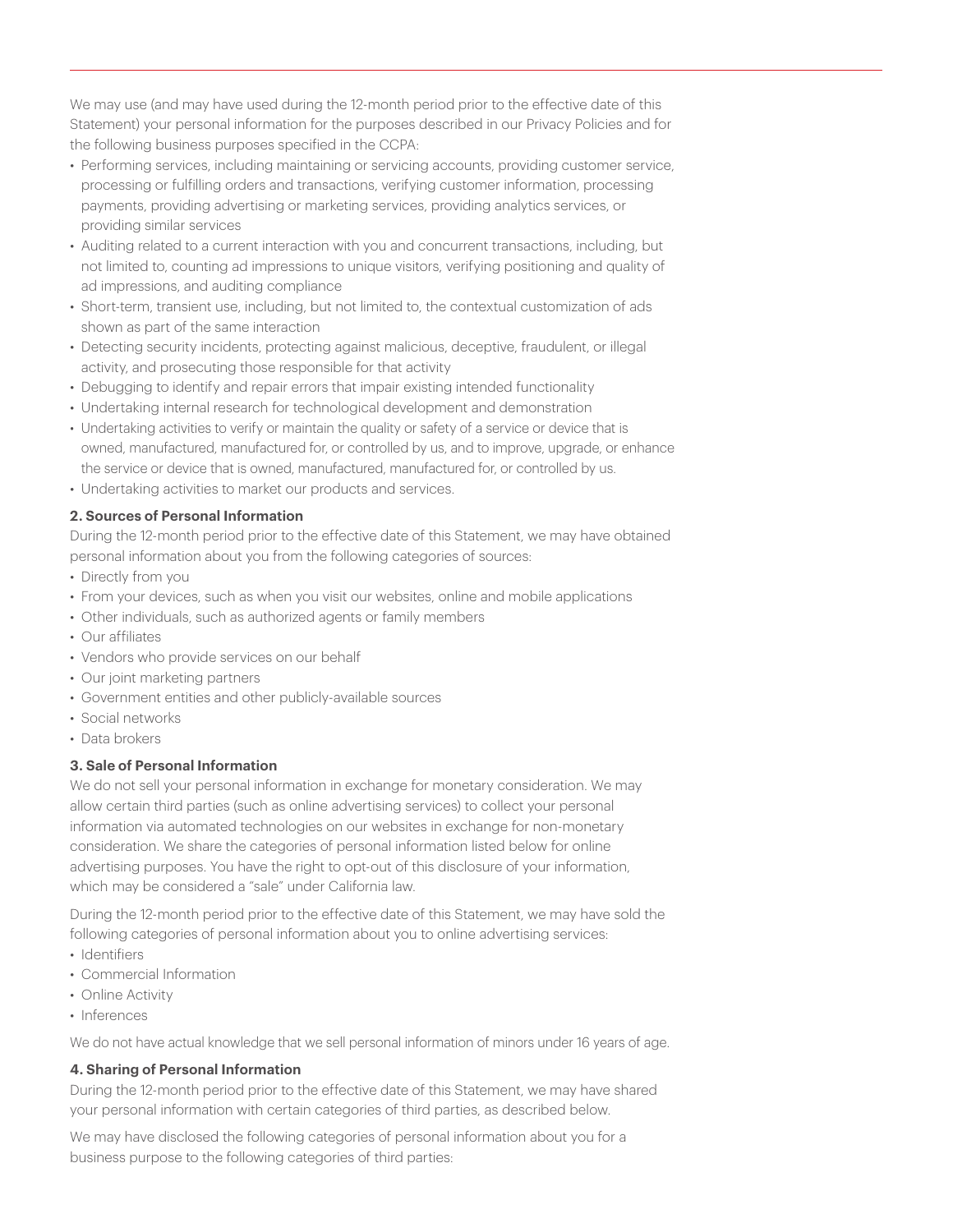# **Third Parties and Categories of Personal Information**

| Category of<br><b>Personal Information</b>                           | Category of<br><b>Third Party</b>                                                                                                                                                                                                                                                                                                                                                              |
|----------------------------------------------------------------------|------------------------------------------------------------------------------------------------------------------------------------------------------------------------------------------------------------------------------------------------------------------------------------------------------------------------------------------------------------------------------------------------|
| <b>Identifiers</b>                                                   | • Our affiliates<br>• Vendors who provide services on our behalf<br>• Professional services organizations, such as auditors and law firms<br>• Our joint marketing partners<br>• Our business partners<br>• Online advertising services and networks<br>• Internet service providers<br>• Data analytics providers<br>• Operating systems and platforms<br>• Social networks<br>• Data brokers |
| <b>Additional Data</b><br>Subject to Cal. Civ.<br>Code § 1798.80 Law | • Our affiliates<br>• Vendors who provide services on our behalf<br>• Professional services organizations, such as auditors and law firms<br>• Our joint marketing partners<br>• Our business partners<br>· Social networks                                                                                                                                                                    |
| Protected<br>Classifications                                         | • Our affiliates<br>• Vendors who provide services on our behalf<br>• Professional services organizations, such as auditors and law firms<br>• Our business partners<br>· Social networks                                                                                                                                                                                                      |
| Commercial<br>Information                                            | • Our affiliates<br>• Vendors who provide services on our behalf<br>• Professional services organizations, such as auditors and law firms<br>• Our joint marketing partners<br>• Our business partners<br>• Online advertising services and networks<br>• Internet service providers<br>• Data analytics providers<br>• Operating systems and platforms<br>• Data brokers                      |
| <b>Online Activity</b>                                               | • Our affiliates<br>• Vendors who provide services on our behalf<br>• Our joint marketing partners<br>• Our business partners<br>• Online advertising services and networks<br>• Internet service providers<br>• Data analytics providers<br>• Operating systems and platforms<br>• Social networks<br>• Data brokers                                                                          |
| Sensory Information                                                  | • Our affiliates<br>• Vendors who provide services on our behalf<br>• Professional services organizations, such as auditors and law firms                                                                                                                                                                                                                                                      |
| Employment<br>Information                                            | • Our affiliates<br>• Vendors who provide services on our behalf<br>• Professional services organizations, such as auditors and law firms<br>• Our business partners<br>· Social networks                                                                                                                                                                                                      |
| Inferences                                                           | • Our affiliates<br>• Vendors who provide services on our behalf<br>• Professional services organizations, such as auditors and law firms<br>• Our joint marketing partners<br>• Our business partners<br>• Online advertising services and networks<br>• Internet service providers<br>• Data analytics providers<br>• Operating systems and platforms<br>• Social networks<br>• Data brokers |